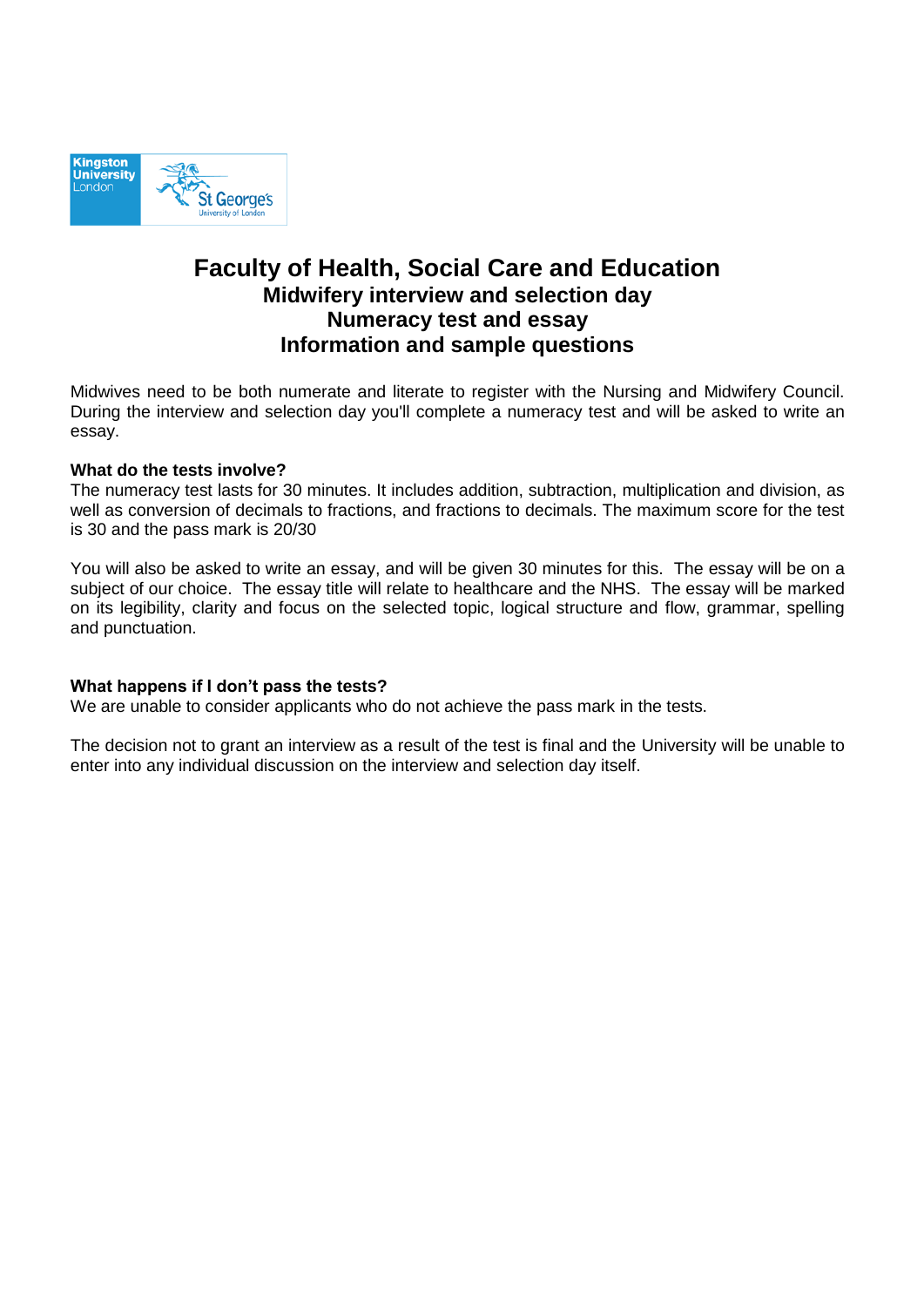## **Sample numeracy questions**

These are sample numeracy questions only. The test you will sit on your interview and selection day covers the categories illustrated below. It will have 30 questions and take 30 minutes to complete. Calculators are not permitted. **Solve the following:** 

 $1.9 + 14 =$ 2.  $1907 + 83.46 =$ 

 $3.1368 - 459 =$ 

4. 7.2 – 3.33 =

5.  $1010 \times 17 =$ 6.  $42.3 \times 2.74 =$ 

7.  $170 \div 5 =$ 8.  $1.4 \div 7 =$ 

#### **Convert to decimals:**

9.  $1/6 =$ 10.  $2/25 =$ 

#### **Convert to simple fractions:**

 $11.0.28 =$  $12.0.075 =$ 

**Which of the following fractions is bigger?**  13.  $1/4$  or  $3/8 =$ 

#### **Convert the following:**

14. 1**.**5g = mg 15.  $2750mg = g$ 16. 30% of  $150 =$ 17.  $12\frac{1}{2}\%$  of 100 = 18.  $4/5$  as a percentage = 19. 0.4 as a percentage  $=$ 20. 3.15pm to 24 hour clock time  $=$ 

(Answers on the next page)

**Use this space for your workings**